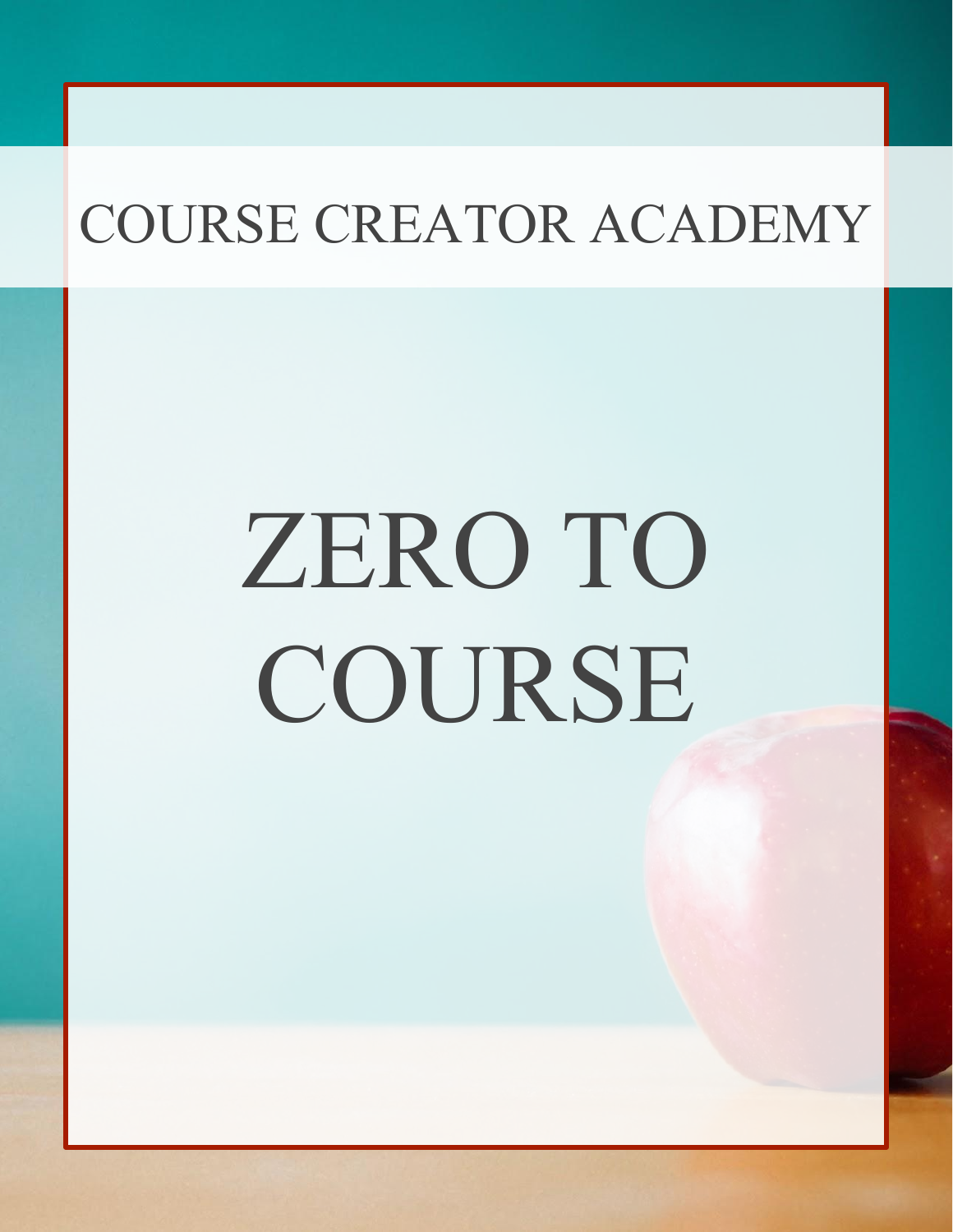Module 1 | Plan Your Course

# ZERO TO COURSE

## **WEEK ONE**

- ❏ Decide what your course will be about.
- ❏ Rough outline of course content. (just 3 - 7 big ideas that will be covered)
- ❏ Clarify your course promise.
- ❏ Give yourself a deadline.
- ❏ Plan your validation process.
- ❏ Create your validation survey.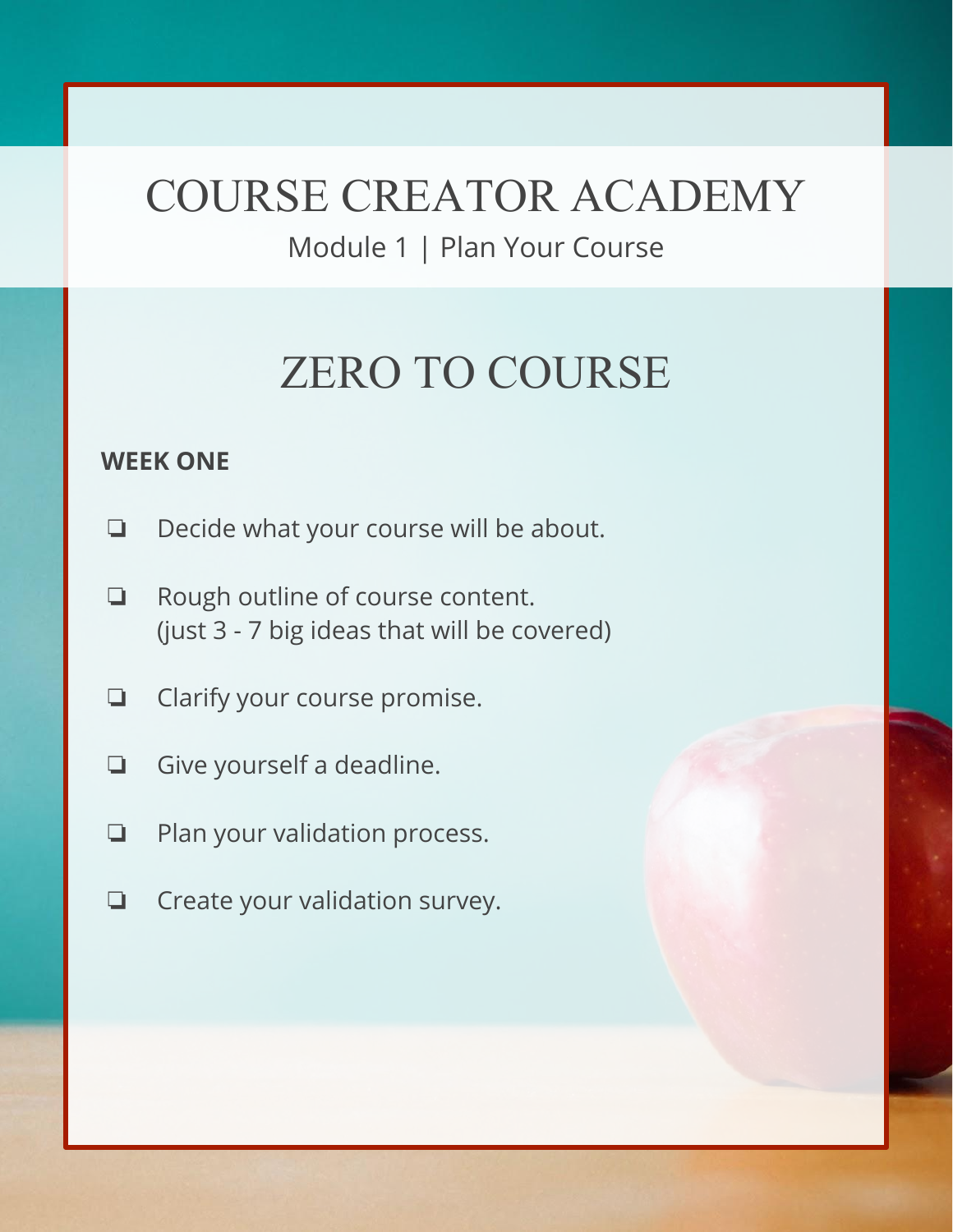## Module 1 | Plan Your Course

### **WEEK TWO**

- ❏ Conduct the validation process. > Share survey and ask for help in FB groups. > Schedule and conduct research calls
- ❏ Craft a compelling course offer.
	- > Title
	- > Promise
	- > Content
	- > Bonuses
	- > Guarantee
- ❏ Outline course modules and lessons.
- ❏ Decide on lesson format.
- ❏ Outline course creation and launch timeline.
- ❏ Decide course details.
	- > size/type
	- > live vs pre-recorded
	- > price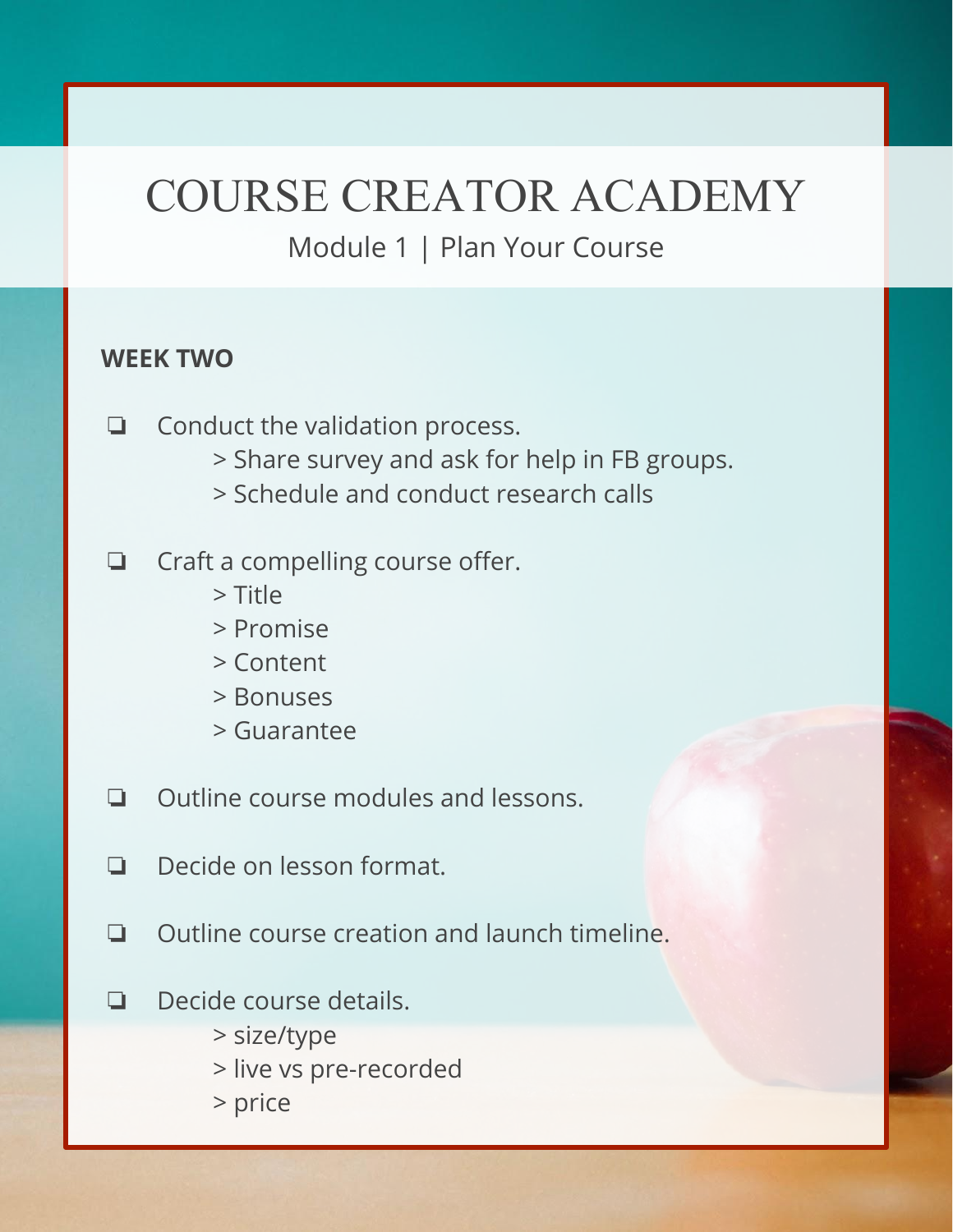## Module 1 | Plan Your Course

## **WEEK THREE**

- ❏ Plan all course PDF resources. (worksheets, checklists, guides, quizzes, etc.)
- ❏ Write content for PDF resources.

## **WEEK FOUR**

- ❏ Outline or script each of your video lessons.
- ❏ Create simple visual branding for your course.

#### **WEEK FIVE**

- ❏ Design your slide templates.
- ❏ Build your slide decks.